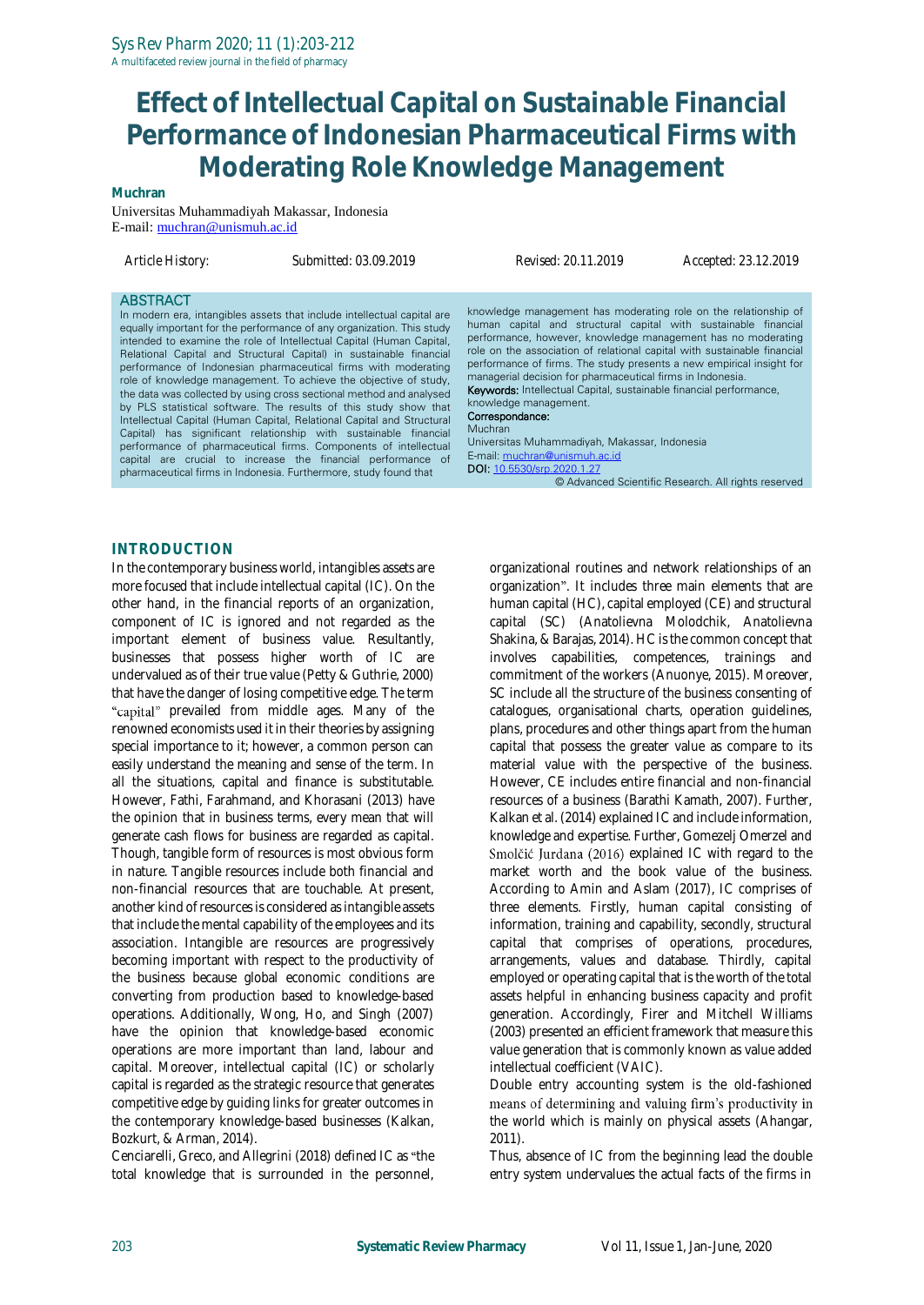their financial system. The new era of knowledge-based economy necessitates so many firms to develop a strategy for turning their activities into new knowledge-based economy in order to suite with the new competitive environment (Anuonye, 2016). Thus, the business environment is being change and traditional business models are no longer acceptable in achieving their dynamic conditions of a changing world market and to have a useful information to their existing and potential investors (Okpala & Chidi, 2010). Therefore, study to examine the effect of IC components on firms' profitability is necessary. In the olden day's firm's performance are only measured via three basic factors of productions that are labour, land and physical capital. Tremendous contribution of management in this modern time increase hundred percent profitability and productivity by moving from labour intensive into technological and mechanical economy (Huang & Jim Wu, 2010). Presently, knowledge is greater than land, labour and physical capital. In the contemporary modern economic settings, globalization has become powerful tool because of the greater advancement in the communication and information technology (ICT) that is why knowledge is regarded as the highly competitive resource of the business. Intellectual means and resources are necessarily required for a business to fins and transform ideas into useful technologies (Salman et al., 2012). Hence, IC plays the role of foundation regarding goals achievement of a business (Amin et al., 2014).

High acknowledgement of IC as a source of competitive edge generate innovative plans of overseeing the operations required in a business to attain high level of productivity with IC (Maditinos et al., 2011). Therefore, traditional financial and accounting evaluation system considered to be unsuitable and unmatchable where ICT and IC are acknowledged a basis of competitive advantage in the advanced world of economy. For the reason, traditional system of reporting does not present fair picture of business that may results in the misguiding of investors and other associated stakeholders in the making of appropriate economic decisions. In response to the knowledge-based economy, majority of the business around the globe focus on the IC to attain the principal of going concern as well as productivity enhancement (Ahangar, 2011). Economic value in not merely dependent on the creation of tangible products but also to the formation of IC in rapid transformation into knowledge-based economy. There is a great shift from blue collar positions to the white-collar jobs as greater number of employees is interested in the white-collar jobs because of the increasing dependence of businesses on IC to attain the monetary outcomes and growth objects (Guthrie, Ricceri, & Dumay, 2012). Additionally, IC is an intangible resource and capital that include information, management viewpoint, experience, identification, operations and human capitals as well which help the generation of value in a business.

IC capital is regarded as the difference between business value generation and a revenue booster when regarded appropriately (Striukova, Unerman, & Guthrie, 2008). Numerous multinational businesses that also include the World Intellectual Capital Initiative are trying to advance the apprehension of IC and associated reporting

challenges. According to the report of "The Institute of Management Accountants (IMA)", the transformed consideration to the enhancing unrecognised amount of these intangible resources for reporting purpose. The report focuses on that these objects have established as the chief source of value in the public companies. Moreover, they enhance competitive ability as well as generate a critical component of a business future potential sustainability. In spite of prevailed difficulties in making IC as a component of reporting assets, its recognition is widely spreading all over the globe. Numerous large and small companies recognised that IC is an important regarding the sustainable performance of a business (Medeiros et al., 2013). Therefore, its significance is evaluated regarding the public benefit in a sustainable organization. With respect to the knowledge-based economy, appropriate administration of IC results in the sustainable competitive position. Purposefully, this is very critical with the perspective of pharmaceutical business that requires skilled and knowledgeable human capital (Al-Musali & Ismail, 2014). For the achievement of firm's strategic goals and confirm competitive achievement, pharmaceutical businesses are supposed to generate superior quality products by providing better training to their human capital, goodwill, systems and operations. On the other hand, having large investment in the intangible resources by the pharmaceutical sector, still the research area required to be studied. There are various studies that explore the appropriate application of IC in various sectors of economy such as banking (Al-Musali & Ismail, 2014) but the context of pharmaceutical business is underexplored yet. Previous studies highlighted the positive relation of IC efficiency with monetary performance (Mehralian et al., 2012). Pharmaceutical business can only attain their all objectives by applying all of their resources, intangible and tangible. For the purpose, it is significantly important to study that pharmaceutical industry is utilizing its IC that ultimately will enhance the growth of new economy. This research examines IC competence by applying the "value-added intellectual coefficient (VAICTM)" framework in pharmaceutical industry of Indonesia. This study will significantly contribute to the existing literature of IC and financial performance in pharmaceutical sector. Furthermore, finding will guide pharmaceutical industry in elf-assessment of their amount of resource efficiency and performance improvement.

### **Sustainable Financial Performance**

Performance of firm can be described as the amount of attainment of nosiness objectives in comparison to the measurements anticipated. Business performance can be evaluated via various financial and non-financial tools. In general, many measures have been based around financial aspects, omitting significant non-financial features that include the importance of dynamic competence with the help of continuous research and development to advance performance of the business (Kamal et al., 2012). The performance is assessed because it stimulates and motivates the employees and helps business to attain the organisational goals according to the set standards for the purpose of taking actions and generation of desired outcomes. Performance evaluation of a business further carried out to deal with the situation in an operation that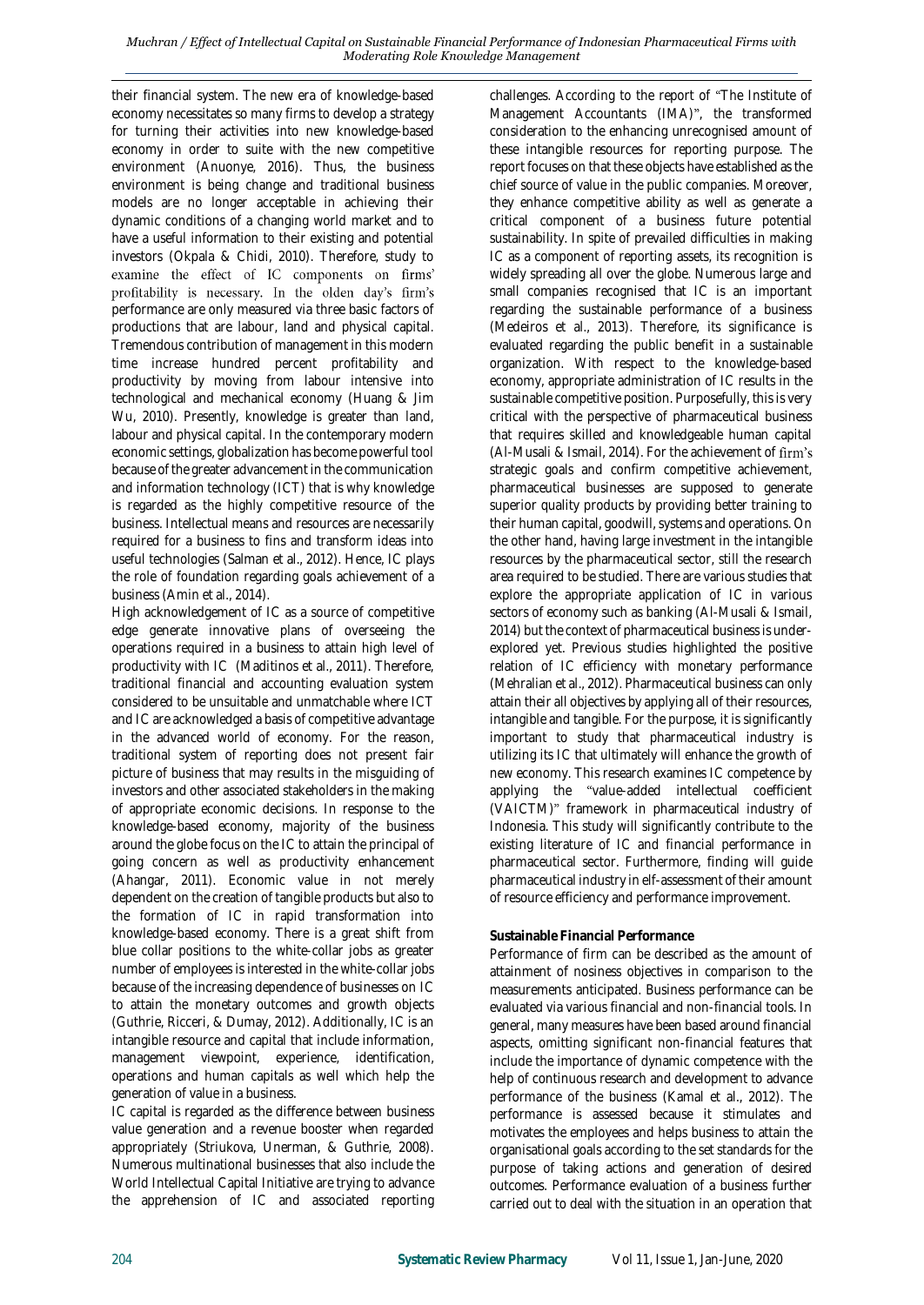negatively affects the performance and to initiate an appropriate action (Khalique, 2015). Company exists as a team or an organisation hence; it is regarded as the combine struggle for the achievement of a goal. In response to the globalization, market has become more saturated nowadays that is why businesses are required to attain more competitive edge and differentiate in comparison to their main competitors. Therefore, standard performance can be evaluated in numerous ways to know that to what extent the standard performance has been attained. (Mwangi & Iraya, 2014) also focus on the measurement of financial performance of general insurance business in Kenya to achieve the study objective on the importance of financial performance. Khadafi, Heikal, and Ummah (2014) said that financial performance measures the business efficiency regarding profit generation through the use of the assets. This will give the indication of the management level in managing the assets. Higher financial performance is good for the company because investors have the confidence to make investments that will generate the company's profit.

Kinyua and Mungai (2018) used multiple regressions method to study the performance of the company through profitability as a dependent variable. The profitability is a proxy of financial performance. Tugas (2012) in his research regarding ratio analysis said that financial performance is the important tool because it measures the level of company's efficiency in managing their investment of assets and use them to generate profits. It measures the amount of profit earned from investments made in assets. A high ratio indicates a company efficient in managing their assets to generate income. Net income derived from the income statement and the amount of assets reported in the balance sheet. Cekrezi (2015) use financial performance to measure the ability of the company. In his study, he defined performance is a concept that is not easy in terms of thermal and measurement. Performance is defined as the result of action and how to measure performance is dependent on the type of organization and the objectives to be achieved. Moreover, Omondi and Muturi (2013) examined that financial-related and customer-related performance and concluded that financial performance is an instant and short-term predictor of business performance, however customer related performance has long-term scope. Additionally, Gök and Peker (2017) considered growth of sales, market share and productivity. Furthermore, Dwyer and Mellor (1993) highlighted firm performance with respect to the accomplishment of performance goals, productivity of the product newly introduced and the overall perceived achievement. With the various kinds of performance, difference of opinion exists on the evaluation of performance. Objective measures of evaluation study the absolute statistics such components likewise sales income, return on assets and investment. However, subjective evaluations focus on the performance assessment of mangers in their businesses in comparison to their competitors. Performance of banks will be measured by asking respondents to rate the performance on the basis of profitability and growth of sales in comparison to their competitors and sector average. Previous researches highlight that subjective and objectives measure may be in line with each other (Carton

& Hofer, 2010). Subjective measures are also regarded as the appropriate indicator of performance evaluation (Pearce, Robbins, & Robinson Jr, 1987). Moreover, these measures may enhance the response ratio in the cases where objective data in not accessible or difficult to extract (Dess & Robinson Jr, 1984). However, application of subjective method may be questioned with respect to its validity. Prior studies are evident that subjective approach is in line with objective business outcomes and furthermore with outside secondary data (Curkovic, Vickery, & Dröge, 2000). Numerous studies are available that have been adopted subjective assessment for the evaluation of firm performance that include the studies of Tracey, Lim, and Vonderembse (2005), Curkovic et al. (2000), Choon Tan, Lyman, and Wisner (2002). All these studies indicate that the subjective approach have valuable insights.

## **Intellectual Capital**

Many scholars are in the consensus that there is no agreed definition of IC (Engström, Westnes, & Westnes, 2003). Gerpott, Thomas, and Hoffmann (2008) opined that, universally acceptable definition of IC appears have not been realised yet. However, Kalkan et al. (2014) published on "IC" and wrote, "IC is the intellectual material knowledge, information, intellectual property, experience that can create wealth in an organization. Later Kalkan et al. (2014) lengthened the definition of IC by adding that the concept stands as a capital asset of IC of the business. Marr et al. (2003) viewed IC as "the sum of the knowledge of its members and the practical translation of this knowledge into brands, trademarks, and processes". Marr and Roos (2005) describe it as "the possession of the knowledge, applied experience, organizational technology, customer relationships and professional skills that provide a company with a competitive edge in the market". IC includes mental knowledge, property and experience that may be used and utilised to generate value in the company.

Fijalkowska (2008) opined that IC is nothing but goods/assets without physical existence but has an economic value. Jurczak (2008) also defined 'IC' as uses to encase the greater part of the non-unmistakable assets of a business, and its implications, authorisations and implicit knowledge of its employees and operations of collaborators and associates. IC with respect to the millennium means that less people will be involved in physical work and more people will be indulge in mental work (Kalkan et al., 2014). It always disappears on the organization monetary record yet it has more esteem for associations than physical resources. Financial wealth is driven more by learning and data than the production process. Thus, IC is a major contributor to a firm's earnings (Hashim, Adeyemi, & Alhabshi, 2018). Intellectual property assets (IP) include technical knowhow, copy right patent registered number of the company and other numerous design rights.

Then human-centred assets (HCA) includes leadership design, business strategies creative, quick problem solving, entrepreneurial and management style embodied by the employees towards the attainment of the organization goals. Infrastructural assets (IA) or known as structural capital is assets that include all those technologies,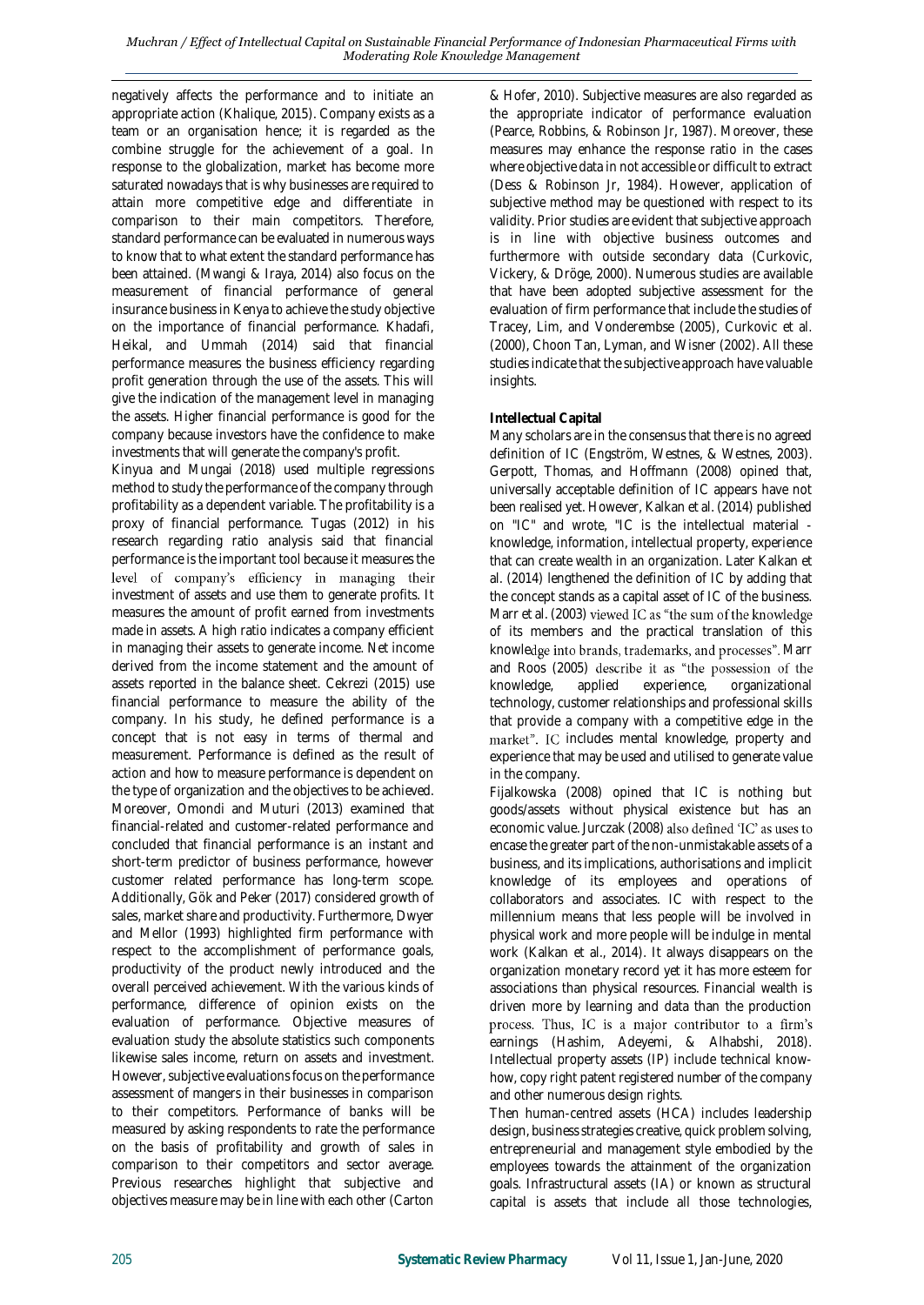#### *Muchran / Effect of Intellectual Capital on Sustainable Financial Performance of Indonesian Pharmaceutical Firms with Moderating Role Knowledge Management*

communication style, organizational chart, methodologies and other means which enable the organization to function effectively and efficiently. Finally, IC is also believed as the entire information that consisting of employees, business operations and associations of a business (Pienaar, 2012). As per IC, financial performance means significant actions or attainments that accumulate to a business ion the result of IC evaluation and implication (Anuonye, 2015). Traditional methods of accounting are not able to indicate the fair value of the business because it merely considers the tangible assets. Previous researchers concluded that IC generates greater worth for the firm (Fathi et al., 2013). Illustratively, (Januškaitė & Užienė, 2015) studied the association of IC and firm performance and concluded that IC significantly influence the profitability and productivity of a business. Similarly, Al-Musali and Ismail (2014) studied the IC and its impacts on monetary performance of banks in the context of Saudi Arabia and concluded that IC has positive relation with performance of banks. Moreover, Clarke, Seng, and Whiting (2011) concluded significant association of IC and profitability.

## **Human Capital**

The term human capital consisting of the knowledge and abilities that helps an individual to perform in innovative manners (Dinda, 2008). It also includes skills, collective information, innovative ability, and capabilities of employees of a business. Hence, all these components are prevailed in the culture, values and environment of a business. Brooks and Muyia Nafukho (2006) explained that human capital is the ability applied by employees to accomplish their jobs and eventually in attaining organizational objectives. Furthermore, Davidsson and Honig (2003) considered and discussed three perspective of human capital that are "capability and potential, motivation and commitment, and innovation and learning". Firstly, capability and potential consist of qualification, professional abilities, experience, individual relations, morals, and the capability of existing workers to rotate inside the business. Secondly, motivation and commitment explain that to what extent employees' personal interests are in line with the business interests. Lastly, innovation and learning refer to the extent that how much employees are flexible for change. There must be a level of alignment among the competencies and business goals and are required to be formed with the help of more than one method such as buy, produce, borrow, bounce and bind. Commitment refers to the relationship among employees and their feeling about the firm.

Moreover, Bontis et al. (2009) have the opinion that to appropriately foster commitment, a firm should decrease demands, enhance resources and transform demands into properties. So, human capital is an accumulation of capability, behaviour and mental agility. Additionally, competence includes abilities that are considered to be the appearances of a business strategically associated information and its capability. However, attitude is including behavioural components of employees with respect to knowledge consisting of motivation and intention. Researchers like Martínez-Torres (2006) and Cabrita and Bontis (2008) emphasised the information, abilities, expertise and aptitudes having and applying by

employees. While, Hsu and Fang (2009) argued that human capital not merely consisting upon employees but it also includes executive's capability, experience, information, expertise, behaviour, commitment and understanding. All these qualities are associated with employees, not with the business or firm. Conclusively, human capital has three main elements that are knowledge; consist of qualification, professional abilities and experience, personal behaviours and willingness or attitudes with respect to the business and their tasks.

## **Relational Capital**

The idea of relational capital has its focus on the relational network, rooted within personal links with other individuals that are important for the better individual development (Kale, Singh, & Perlmutter, 2000). The resource is significant in its nature and resulting from the construction of associations (Cousins et al., 2006). Moreover, it indicates the knowledge prevailed in the links with the external environment (Martín-de-Castro et al., 2011). First of all, Dewhurst and Cegarra Navarro (2004) tried to identify and evaluate the concept of relational resources. Though, they have focused the customer relationship exclusively and ignored other kinds of relations that are important for the external competitive edge. After that, Hsu and Fang (2009) considered entire value of relations with respect to customers, stakeholders and supplier. Relational capital is the potential an organization has due to the extraneous intangible assets. It is the knowledge if competitor the business develops it in the relations with its clients, contractors, trade partners or the state (Hosseini & Owlia, 2016). Moreover, it has impact on the motivation, coordination, and communication of an individual. Furthermore, it has impact on the process of information sharing and knowledge creation (Thi Mai Anh et al., 2019). Hence, relational resources are important for businesses in many ways as these make available market knowledge-based standings of business. Moreover, it provides knowledge of market demands and opportunities and competitive perspectives. Further, it helps and guide businesses in developing new knowledge.

### **Structural Capital**

Organizational capital which is also known as structural capital is theoretically different from other constructs where it embodies a dynamic competence instead of a component capability (Cleary, 2009). Cleary (2015) regarded it as the business operations and processes that include non-human combination of information and knowledge. Generally, two components are involved in the structural capital that is technology and architectural ability. Firstly, technological element is considered as the internal capabilities and information of a business that are significant for routine operations and. Secondly, architectural abilities are associated with the organizational ability to cooperate and integrate its individual competencies together in an innovative and flexible way to form new required competencies (Ortiz, Donate, & Guadamillas, 2017). Moreover, technology has direct linkage with the advancement of technical operations and functions. Additionally, it is helpful in generating new products and services, formation of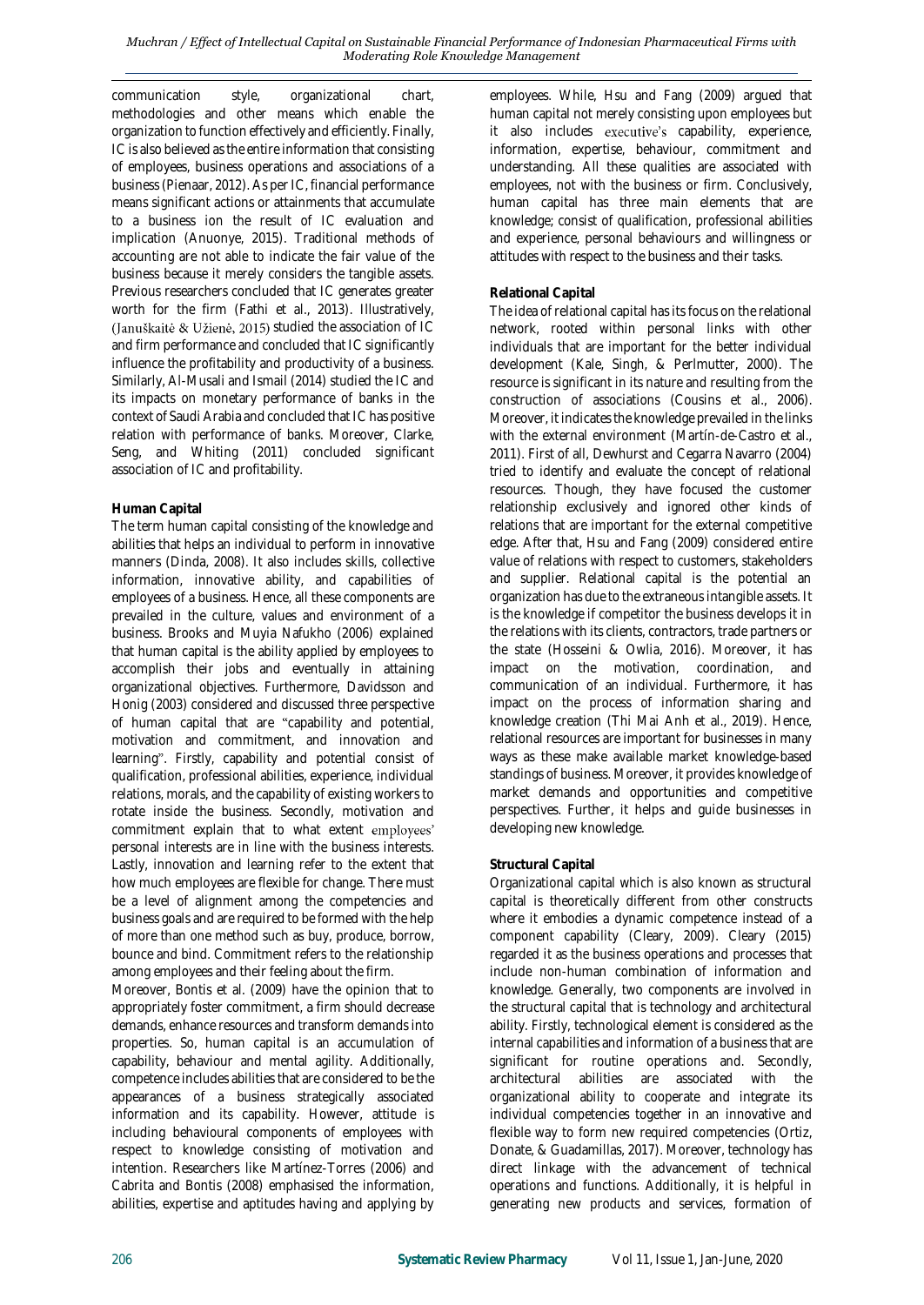innovative manufacturing processes, and the improvement of the business knowledge base needs to deal with the possible technological variations. On the other hand, architectural competency is associated with the infrastructure of firm that is the outcome of intangible resources. Resultantly, business processes and activities are developed in effective and efficient ways that will provide integrated structure (Sharabati, Naji Jawad, & Bontis, 2010). Organizational culture, customs, attitudes, information, communication and business structure are included in these. Therefore, structural capital is commonly explained as the "embodiment, empowerment, and supportive infrastructure of human capital" (Cleary, 2015).

## **Knowledge Management**

Knowledge is recognized as the basis of an organization's competitive advantage (Garcia-Perez, Gheriss, & Bedford, 2019). Proper and systematic management of organizational knowledge is the key to the success of an organization (Sabherwal & Becerra‐Fernandez, 2003). Knowing knowledge as the organizational key resource in managing competitive advantage (Maier & Hadrich, 2011), managing knowledge has attracted organization's attention. This is supported by Gupta, Iyer, and Aronson (2000) who claimed that competitive advantage can be achieved when an organization ensures that relevant knowledge is transformed, distributed, and integrated. KM is the way how knowledge is been created, accessed and supported. KM is an important activity that adds value and closely link to organization's strategic plans where its activities will contribute to overall organizational strategic advantage and profitability (Duffy, 2000). For an organization to maintain its competitive advantage and overall OP, among few areas that should be in their radar are: (1) to improve their customer service; (2) be more innovative; (3) shorten their cycle times in crucial documents preparation; (4) improve their response time; (5) operate with minimum overhead such as people and facilities; (6) enhance their flexibility and adoption to the current environment; and (7) capture information, create new knowledge, share and learn. All these components ultimately increase the financial performance of organizations.

#### **Research Framework and Hypotheses**

This section presents proposed research framework of the study.



**Figure 1: Proposed research framework**

**H1:** Human Capital has a significant positive role on sustainable financial performance of pharmaceutical firms in Indonesia.

**H2:** Relational Capital has a significant positive role on sustainable financial performance of pharmaceutical firms in Indonesia.

**H3:** Structural Capital has a significant positive role on sustainable financial performance of pharmaceutical firms in Indonesia.

**H4:** Knowledge management has significant moderating effect on the relationship of Intellectual Capital with sustainable financial performance of pharmaceutical firms in Indonesia.

## **METHODOLOGY**

The main purpose of this study is to evaluate the influence of Intellectual Capital which includes Human Capital, Relational Capital and Structural Capital on sustainable financial performance with moderating role of knowledge management. In this study, the quantitative approach was

used. To achieve the above objectives, this study involved primary method of data collection. For the collection of data, survey questionnaire method was adopted and data was collected from the managers of Indonesian pharmaceutical firms. This study employs Likert-like scale measurement because it is easy to conduct, has instinctive appeal, adaptableness and decent reliability (BABBIE, 1990). Thus, this study employs 5 point Likert scales where respondents chose the answer among the given 5 rating scale options (from strongly disagree to strongly agree). The measurement items were adapted from previous literature. The collected data was analysed by using Smart-PLS statistical software.

## **ANALYSIS AND DISCUSSION**

In analysing the data collected in order to answer the research questions of this study, Partial Least Square - Structural Equation Modeling (PLS-SEM) was implemented to analyse the data obtained.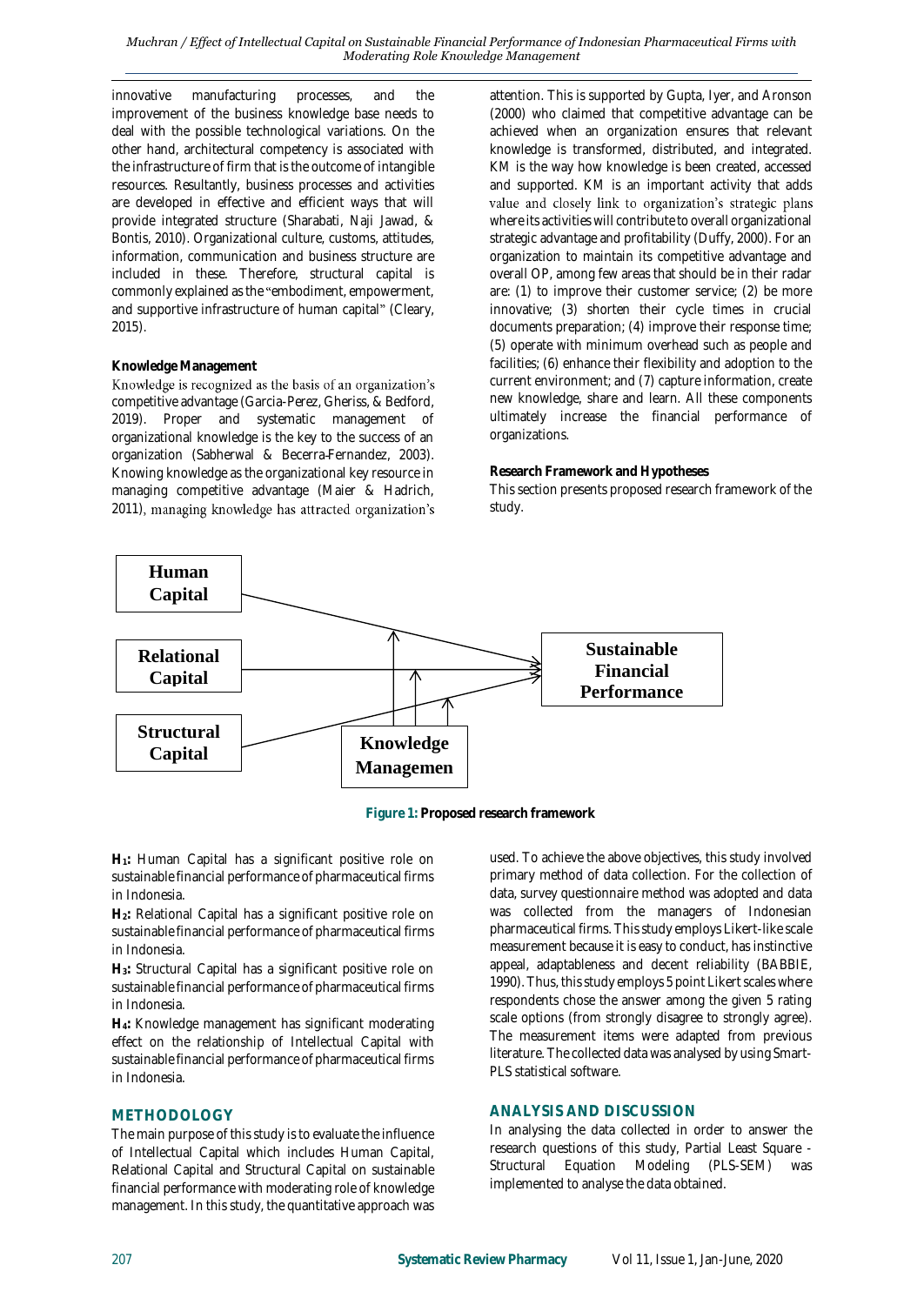*Muchran / Effect of Intellectual Capital on Sustainable Financial Performance of Indonesian Pharmaceutical Firms with Moderating Role Knowledge Management*

#### **Assessment of Measurement Model**

Scale validity is described as the level in which a set of measured items truly reveals the theoretical latent construct they are designed to measure (Sekaran & Bougie, 2010). The "measurement model assessment" was completed through confirmatory factor analysis (CFA) to evaluate convergent validity, discriminant validity and reliability. Reliability was tested via cross loading and the value of alpha and "composite reliability". The square root of the AVE attained was further computed to assess discriminant validity. The threshold value for alpha and CR 0.7 was used and for AVE 0.5 was used.



**Figure 2. Measurement Model Assessment**

| Sr# | Constructs | alpha | CR    | <b>AVE</b> |
|-----|------------|-------|-------|------------|
|     | <b>HC</b>  | 0.792 | 0.847 | 0.555      |
|     | <b>KM</b>  | 0.884 | 0.920 | 0.742      |
| ્ર  | <b>RC</b>  | 0.824 | 0.874 | 0.583      |
| 4   | <b>SC</b>  | 0.865 | 0.904 | 0.657      |
| 5   | <b>SFP</b> | 0.845 | 0.891 | 0.623      |

#### Table 2 presents that the "square root of AVE" for the investigation of Validity of constructs.

| <b>TABLE 2. Discriminant Validity</b> |            |       |                |       |       |       |
|---------------------------------------|------------|-------|----------------|-------|-------|-------|
| Sr#                                   | Constructs |       | $\overline{2}$ | 3     | 4     | b     |
|                                       | HC.        | 0.745 |                |       |       |       |
|                                       | <b>KM</b>  | 0.503 | 0.861          |       |       |       |
| 3                                     | <b>RC</b>  | 0.445 | 0.537          | 0.764 |       |       |
| 4                                     | <b>SC</b>  | 0.374 | 0.533          | 0.707 | 0.811 |       |
| 5                                     | <b>SFP</b> | 0.512 | 0.748          | 0.617 | 0.572 | 0.789 |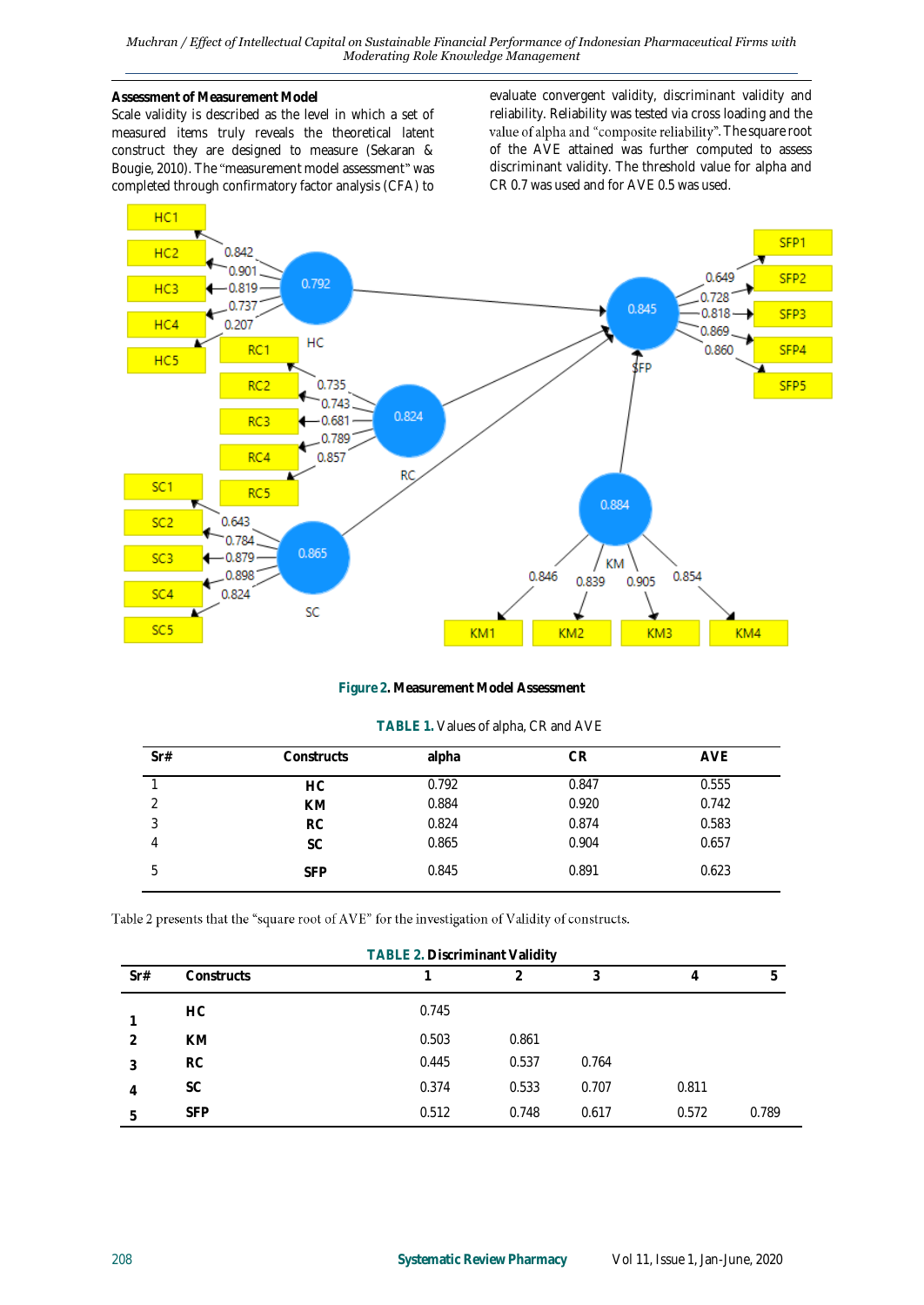## **Structural Model**

The analysis was performed through Smart-PLS software package (Ringle, Wende & Will, 2005). Structure model was assessed for hypotheses testing. During the hypotheses testing, 0.05 significant level was fixed. Direct hypotheses were initially tested, followed by the mediating effect and a moderating effect. The results of structure model are given in Table 3 and Table 4.



**Figure 3. Structural Model Assessment**

| TABLE 3. Structural Model Assessment (Direct Results) |  |  |  |  |  |  |
|-------------------------------------------------------|--|--|--|--|--|--|
|-------------------------------------------------------|--|--|--|--|--|--|

|                      | (ß)   | (STDEV) | <b>T</b> Statistics | P Values |  |
|----------------------|-------|---------|---------------------|----------|--|
| $HC \rightarrow SFP$ | 0.132 | 0.049   | 2.683               | 0.008    |  |
| $RC \rightarrow SFP$ | 0.236 | 0.073   | 3.213               | 0.001    |  |
| $SC \rightarrow SFP$ | 0.179 | 0.071   | 2.521               | 0.003    |  |

Results of structure model show that human capital has significant relationship with sustainable financial performance of Indonesian pharmaceutical firms. The tvalue 2.683 and p-value 0.008 are according to the recommended threshold values and indicated that H1 supported by statistical analysis. Findings also illustrated that relational capital has influence on sustainable financial performance of Indonesian pharmaceutical

firms. The t-value 3.213 is garter than the standard value 1.96 and p-value 0.001 is also according to the standard. These values illuminated that H2 accepted. Furthermore, study also found that structural capital has significant effect on sustainable financial performance of pharmaceutical firms in Indonesia. H3 also accepted because t-value is 2.521 and p-value 0.003 are according to the threshold values.

| TABLE 4. Structural Model Assessment (Moderation) |  |  |  |
|---------------------------------------------------|--|--|--|
|---------------------------------------------------|--|--|--|

|                          | $(\beta)$ | (STDEV) | T Statistics | P Values |
|--------------------------|-----------|---------|--------------|----------|
| $HC^*KM \rightarrow SFP$ | 0.216     | 0.084   | 0.2.571      | 0.005    |
| $RC^*KM \rightarrow SFP$ | 0.080     | 0.071   | 1.130        | 0.259    |
| $SC^*KM \rightarrow SFP$ | 0.138     | 0.064   | 2.156        | 0.004    |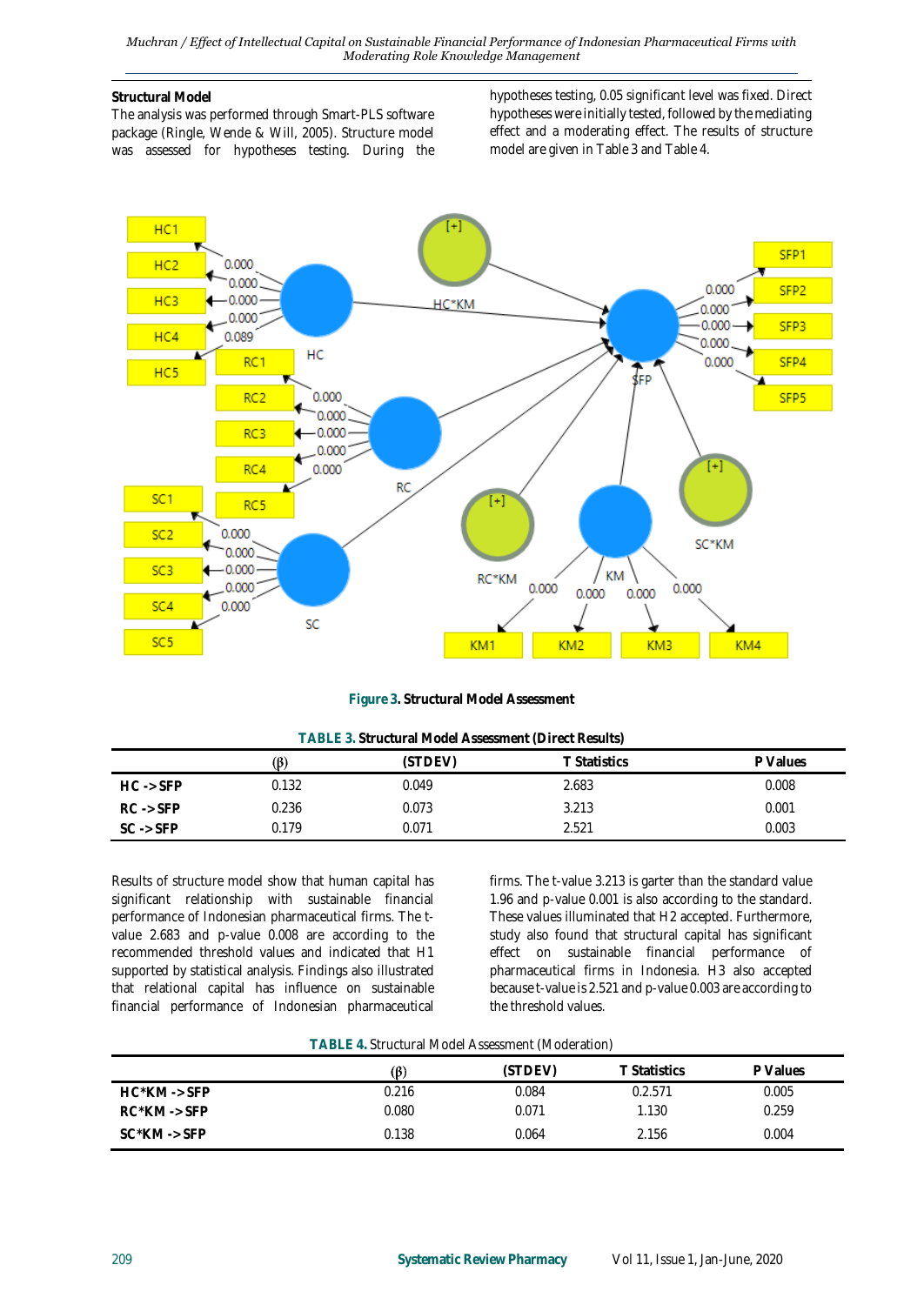This study investigated the moderating role of knowledge management between the relationship of Intellectual Capital (Human Capital, Relational Capital and Structural Capital) with sustainable financial performance of Indonesian pharmaceutical firms. Results indicated that knowledge management has moderating effect on the relationship of human capital and structural capital with sustainable performance but it does not moderate the relationship of relational capital with sustainable financial performance of Indonesian pharmaceutical firms.

## **CONCLUSION**

This study intended to investigate the relationship of relationship of Intellectual Capital (Human Capital, Relational Capital and Structural Capital) with sustainable financial performance of Indonesian pharmaceutical firms. Investigating the moderating of knowledge management on the relationship of Intellectual Capital (Human Capital, Relational Capital and Structural Capital) with sustainable financial performance was also the purpose of this study. To attain the purposes of this study quantitative technique of research was applied and cross sectional method with questionnaire was adopted for the collection of data. Collected data was analysed by PLS software and this study found that components of intellectual capital which includes human capital, relational capital and structural capital are significant antecedents of sustainable financial performance of Indonesian pharmaceutical firms. These elements significantly enhance the financial performance of pharmaceutical firms in Indonesia. Study also found the moderating role of knowledge management between the relationships of human capital and structural capital with sustainable financial performance but study found that knowledge management does not moderate the relationship of relational capital with financial performance of pharmaceutical firms in Indonesia. The findings of current study provide an insight regarding the role of intellectual capital in sustainable financial performance of pharmaceutical firms. The Findings are helpful for the managers and owners of pharmaceutical firms to enhance the financial performance of the firms.

# **REFERNCES**

- 1. Ahangar, R. G. (2011). The relationship between intellectual capital and financial performance: An empirical investigation in an Iranian company. *African journal of business management, 5*(1), 88-95.
- 2. Al-Musali, M. A. K., & Ismail, K. N. I. K. (2014). Intellectual capital and its effect on financial performance of banks: Evidence from Saudi Arabia. *Procedia-Social and Behavioral Sciences, 164*, 201- 207.
- 3. Amin, S., & Aslam, S. (2017). Intellectual capital, innovation and firm performance of pharmaceuticals: A study of the London Stock Exchange. *Journal of Information & Knowledge Management, 16*(02), 1750017.
- 4. Amin, S., Aslam, S., Makki, M., & Abdul, M. (2014). Intellectual Capital and Financial Performance of Pharmaceutical Firms in Pakistan. *Pakistan Journal of Social Sciences (PJSS), 34*(2).
- 5. Anatolievna Molodchik, M., Anatolievna Shakina, E., & Barajas, A. (2014). Metrics for the elements of

intellectual capital in an economy driven by knowledge. *Journal of Intellectual Capital, 15*(2), 206- 226.

- 6. Anuonye, N. B. (2015). Intellectual capital measurement: using the earnings per share model of quoted insurance companies in Nigeria. *International Business and Management, 10*(1), 88- 98.
- 7. Anuonye, N. B. (2016). Effect of intellectual capital on return on assets of insurance firms in Nigeria. *Global Journal of Management And Business Research*.
- 8. BABBIE, E. (1990). Survey Research Methods, 2nd edn (California, Wadsworth Inc).
- 9. Barathi Kamath, G. (2007). The intellectual capital performance of the Indian banking sector. *Journal of intellectual capital, 8*(1), 96-123.
- 10. Bontis, N., Bart, C., Tovstiga, G., & Tulugurova, E. (2009). Intellectual capital practices: a four-region comparative study. *Journal of intellectual capital*.
- 11. Brooks, K., & Muyia Nafukho, F. (2006). Human resource development, social capital, emotional intelligence: any link to productivity? *Journal of European industrial training, 30*(2), 117-128.
- 12. Cabrita, M. d. R., & Bontis, N. (2008). Intellectual capital and business performance in the Portuguese banking industry. *International Journal of Technology Management, 43*(1-3), 212-237.
- 13. Carton, R. B., & Hofer, C. W. (2010). Organizational financial performance: Identifying and testing multiple dimensions. *Academy of Entrepreneurship Journal, 16*(2), 1.
- 14. Cekrezi, A. (2015). Determinants of financial performance of the insurance companies: A case of Albania. *International Journal of Economics, Commerce and Management, 3*(4), 1-10.
- 15. Cenciarelli, V. G., Greco, G., & Allegrini, M. (2018). Does intellectual capital help predict bankruptcy? *Journal of Intellectual Capital, 19*(2), 321-337.
- 16. Choon Tan, K., Lyman, S. B., & Wisner, J. D. (2002). Supply chain management: a strategic perspective. *International journal of operations & production management, 22*(6), 614-631.
- 17. Clarke, M., Seng, D., & Whiting, R. H. (2011). Intellectual capital and firm performance in Australia. *Journal of Intellectual Capital, 12*(4), 505- 530.
- 18. Cleary, P. (2009). Exploring the relationship between management accounting and structural capital in a knowledge-intensive sector. *Journal of Intellectual Capital, 10*(1), 37-52.
- 19. Cleary, P. (2015). An empirical investigation of the impact of management accounting on structural capital and business performance. *Journal of Intellectual Capital, 16*(3), 566-586.
- 20. Cousins, P. D., Handfield, R. B., Lawson, B., & Petersen, K. J. (2006). Creating supply chain relational capital: the impact of formal and informal socialization processes. *Journal of operations management, 24*(6), 851-863.
- 21. Curkovic, S., Vickery, S., & Dröge, C. (2000). Quality‐ related action programs: their impact on quality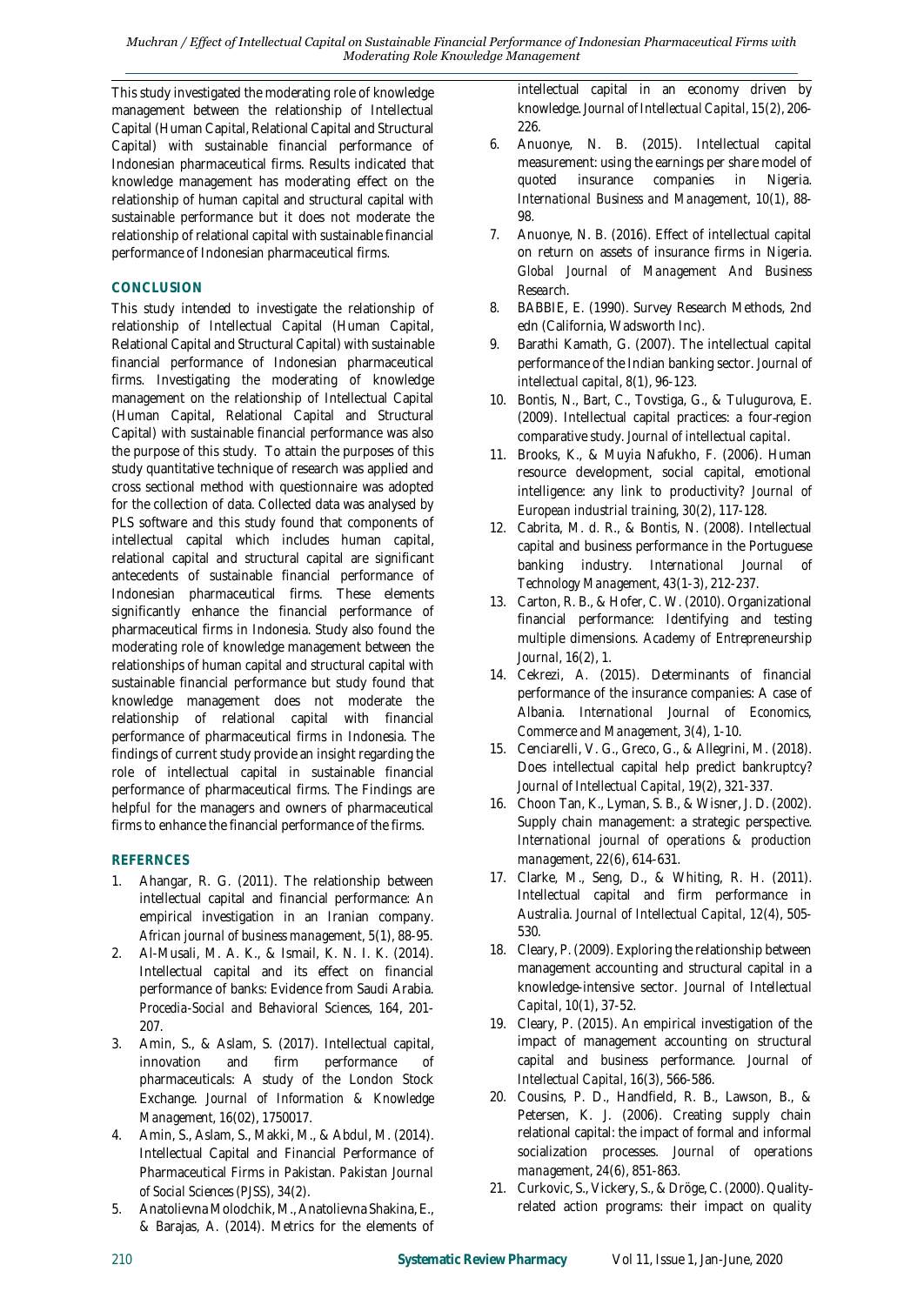performance and firm performance. *Decision Sciences, 31*(4), 885-902.

- 22. Davidsson, P., & Honig, B. (2003). The role of social and human capital among nascent entrepreneurs. *Journal of business venturing, 18*(3), 301-331.
- 23. Dess, G. G., & Robinson Jr, R. B. (1984). Measuring organizational performance in the absence of objective measures: the case of the privately‐held firm and conglomerate business unit. *Strategic management journal, 5*(3), 265-273.
- 24. Dewhurst, F. W., & Cegarra Navarro, J. G. (2004). External communities of practice and relational capital. *The learning organization, 11*(4/5), 322-331.
- 25. Dinda, S. (2008). Social capital in the creation of human capital and economic growth: A productive consumption approach. *The Journal of Socio-Economics, 37*(5), 2020-2033.
- 26. Engström, T. E., Westnes, P., & Westnes, S. F. (2003). Evaluating intellectual capital in the hotel industry. *Journal of intellectual capital*.
- 27. Fathi, S., Farahmand, S., & Khorasani, M. (2013). Impact of intellectual capital on financial performance. *International Journal of Academic Research in Economics and Management Sciences, 2*(1), 6.
- 28. Fijalkowska, J. (2008). Review of guidelines for the intellectual capital statement: how to manage and communicate the company's knowledge. *Portuguese Journal of Management Studies, 13*(3), 327-340.
- 29. Firer, S., & Mitchell Williams, S. (2003). Intellectual capital and traditional measures of corporate performance. *Journal of intellectual capital, 4*(3), 348- 360.
- 30. Garcia-Perez, A., Gheriss, F., & Bedford, D. (2019). Metrics for Knowledge Management Capabilities *Designing and Tracking Knowledge Management Metrics*: Emerald Publishing Limited.
- 31. Gerpott, T. J., Thomas, S. E., & Hoffmann, A. P. (2008). Intangible asset disclosure in the telecommunications industry. *Journal of intellectual capital, 9*(1), 37-61.
- 32. Gök, O., & Peker, S. (2017). Understanding the links among innovation performance, market performance and financial performance. *Review of Managerial Science, 11*(3), 605-631.
- 33. Gomezelj Omerzel, D., & Smolčić Jurdana, D. (2016). The influence of intellectual capital on innovativeness and growth in tourism SMEs: empirical evidence from Slovenia and Croatia. Economic research-Ekonomska istraživanja, 29(1), 1075-1090.
- 34. Gupta, B., Iyer, L. S., & Aronson, J. E. (2000). Knowledge management: practices and challenges. *Industrial management & data systems, 100*(1), 17- 21.
- 35. Guthrie, J., Ricceri, F., & Dumay, J. (2012). Reflections and projections: a decade of intellectual capital accounting research. *The british accounting review, 44*(2), 68-82.
- 36. Hashim, M. J., Adeyemi, A. A., & Alhabshi, S. M. (2018). *Effects of Intellectual Capital on Microfinance*  Institutions' Performance. Paper presented at the

Proceedings of the 2nd Advances in Business Research International Conference.

- 37. Hosseini, M., & Owlia, M. S. (2016). Designing a model for measuring and analyzing the relational capital using factor analysis: Case study, Ansar bank. *Journal of Intellectual Capital, 17*(4), 734-757.
- 38. Hsu, Y.-H., & Fang, W. (2009). Intellectual capital and new product development performance: The mediating role of organizational learning capability. *Technological Forecasting and Social Change, 76*(5), 664-677.
- 39. Huang, Y.-C., & Jim Wu, Y.-C. (2010). Intellectual capital and knowledge productivity: the Taiwan biotech industry. *Management decision, 48*(4), 580- 599.
- 40. Januškaitė, V., & Užienė, L. (2015). Intellectual capital measurements and national strategy development: explaining the gap. *Procedia-Social and Behavioral Sciences, 213*, 161-166.
- 41. Jurczak, J. (2008). Intellectual capital measurement methods. *Economics and organization of enterprise, 1*(1), 37-45.
- 42. Kale, P., Singh, H., & Perlmutter, H. (2000). Learning and protection of proprietary assets in strategic alliances: Building relational capital. *Strategic management journal, 21*(3), 217-237.
- 43. Kalkan, A., Bozkurt, Ö. Ç., & Arman, M. (2014). The impacts of intellectual capital, innovation and organizational strategy on firm performance. *Procedia-Social and Behavioral Sciences, 150*, 700- 707.
- 44. Kamal, M. H. M., Rahim, N. A., Husin, N., Mat, R. C., & Ismail, I. (2012). The role of price fairness, cleanliness and physical environment on customer retention in family restaurants. *Current issues in hospitality and tourism: Research and innovations*, 291.
- 45. Khadafi, M., Heikal, M., & Ummah, A. (2014). Influence analysis of return on assets (ROA), return on equity (ROE), net profit margin (NPM), debt to equity ratio (DER), and current ratio (CR), against corporate profit growth in automotive in Indonesia Stock Exchange. *International Journal of Academic Research in Business and Social Sciences, 4*(12).
- 46. Khalique, M. (2015). A Study on the Effect of Intellectual Capital on the Organizational Performance of Banking Sector in Malaysia *Organizational Innovation and IT Governance in Emerging Economies* (pp. 254-266): IGI Global.
- 47. Kinyua, M. W., & Mungai, J. N. (2018). Financial management practices on financial performance of registered micro and small enterprises in Nairobi City County, Kenya. *Researchacies International Journal of Business and Management Studies, 2*(2), 71-94.
- 48. Maditinos, D., Chatzoudes, D., Tsairidis, C., & Theriou, G. (2011). The impact of intellectual capital on firms' market value and financial performance. *Journal of intellectual capital, 12*(1), 132-151.
- 49. Maier, R., & Hadrich, T. (2011). Knowledge management systems *Encyclopedia of Knowledge Management, Second Edition* (pp. 779-790): IGI Global.